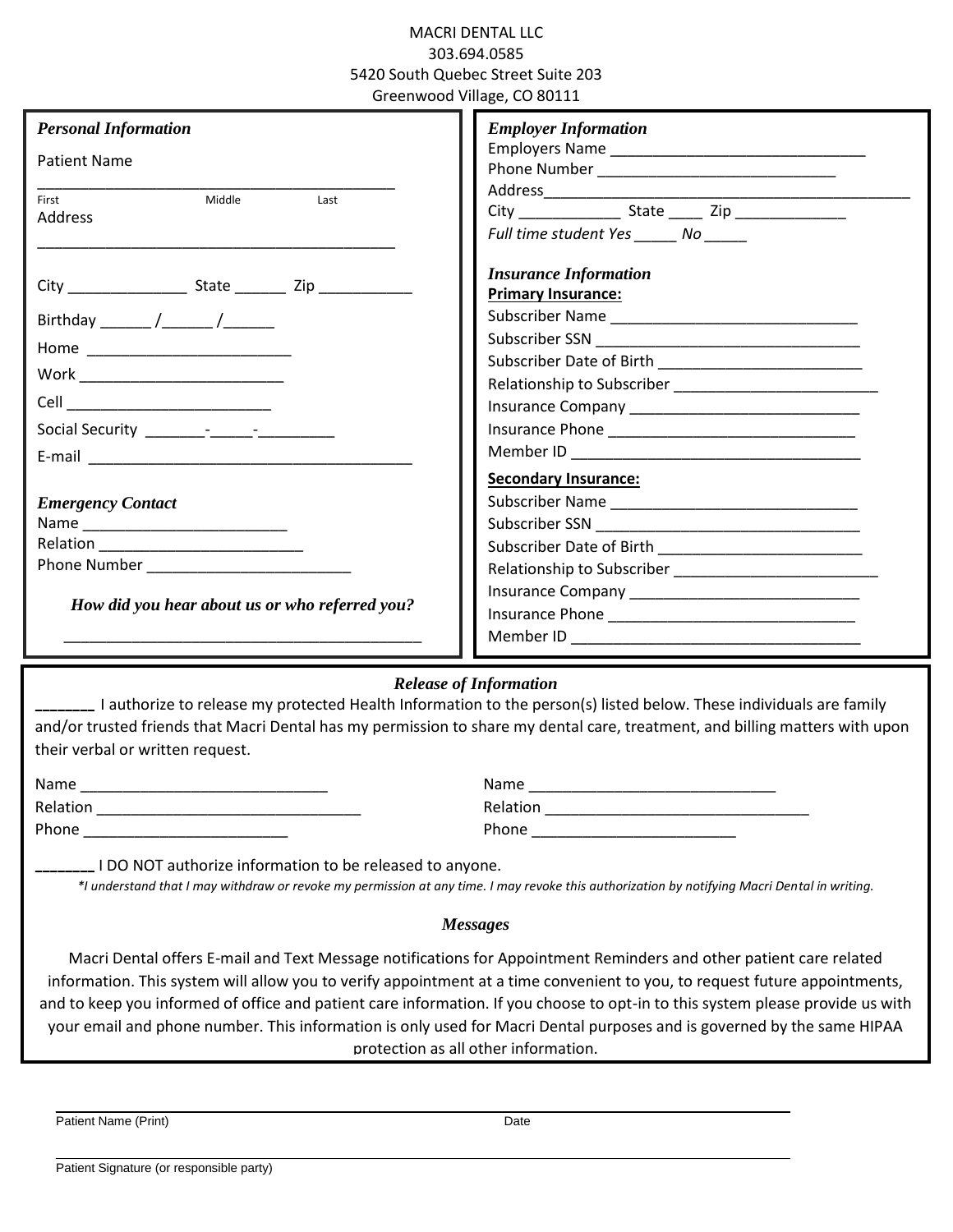## MACRI DENTAL LLC 303.694.0585 5420 South Quebec Street Suite 203 Greenwood Village, CO 80111 *Medical History*

Patient Name \_\_\_\_\_\_\_\_\_\_\_\_\_\_\_\_\_\_\_\_\_\_\_\_\_\_\_\_\_\_\_\_\_\_\_ DOB \_\_\_\_\_\_\_\_\_\_\_\_\_\_\_\_\_\_\_\_\_\_

YES NO

| Have you been hospitalized in the past two years?                                         |  |
|-------------------------------------------------------------------------------------------|--|
| Are you currently taking any medication?                                                  |  |
| If so, what?                                                                              |  |
| Are you allergic to any drugs or medications? What happens when you take that medication? |  |
|                                                                                           |  |
| Have you had any excessive bleeding requiring special treatment?                          |  |

#### *Do you have or have you had any of the following? (Please check all that apply to you)*

| <b>Heart Problems</b>    | Stroke            | AIDS/HIV positive            | Osteoporosis         |  |
|--------------------------|-------------------|------------------------------|----------------------|--|
| High Blood Pressure      | Kidney Trouble    | Hepatitis A                  | Drug Addiction       |  |
| Low Blood Pressure       | Cancer            | <b>Hepatitis B</b>           | Hemophilia           |  |
| <b>Rheumatic Fever</b>   | Tuberculosis (TB) | Hepatitis C                  | Cold Sores           |  |
| <b>Artificial Joints</b> | <b>Diabetes</b>   | <b>Psychiatric Treatment</b> | Epilepsy or Seizures |  |
|                          |                   |                              |                      |  |

## **Please list any disease, conditions, or problems that you had or have that are not listed. Please list:**

#### **Do you use any of the following products? (Please check)**

| __Cigarettes | Alcohol | Cigars | Chewing Tobacco | <b>Pipe</b> | Snuff | Marijuana |
|--------------|---------|--------|-----------------|-------------|-------|-----------|
|              |         |        |                 |             |       |           |

#### *WOMEN: Please circle*

|            | Are you Pregnant now? | Are you taking Birth Control? |    | Do you anticipate becoming pregnant? |    |  |
|------------|-----------------------|-------------------------------|----|--------------------------------------|----|--|
| <b>Yes</b> | Nc                    | Yes                           | No | Yes                                  | No |  |

| When was your last dental exam?                              |
|--------------------------------------------------------------|
| Is there anything you would like to change about your smile? |
| Are you interested in straightening or whitening your teeth? |

| What is the most important to you: (please circle one) |                          |                        |
|--------------------------------------------------------|--------------------------|------------------------|
| 1. Cost/Affordability                                  | Trust/Relationship<br>2. | Time/Convenience<br>3. |
| 4. Comfort/Pain                                        | Quality/Esthetics<br>5.  | 6. Other               |
|                                                        |                          |                        |

 $\_$  ,  $\_$  ,  $\_$  ,  $\_$  ,  $\_$  ,  $\_$  ,  $\_$  ,  $\_$  ,  $\_$  ,  $\_$  ,  $\_$  ,  $\_$  ,  $\_$  ,  $\_$  ,  $\_$  ,  $\_$  ,  $\_$  ,  $\_$  ,  $\_$  ,  $\_$  ,  $\_$  ,  $\_$  ,  $\_$  ,  $\_$  ,  $\_$  ,  $\_$  ,  $\_$  ,  $\_$  ,  $\_$  ,  $\_$  ,  $\_$  ,  $\_$  ,  $\_$  ,  $\_$  ,  $\_$  ,  $\_$  ,  $\_$  ,

 $\_$  ,  $\_$  ,  $\_$  ,  $\_$  ,  $\_$  ,  $\_$  ,  $\_$  ,  $\_$  ,  $\_$  ,  $\_$  ,  $\_$  ,  $\_$  ,  $\_$  ,  $\_$  ,  $\_$  ,  $\_$  ,  $\_$  ,  $\_$  ,  $\_$  ,  $\_$  ,  $\_$  ,  $\_$  ,  $\_$  ,  $\_$  ,  $\_$  ,  $\_$  ,  $\_$  ,  $\_$  ,  $\_$  ,  $\_$  ,  $\_$  ,  $\_$  ,  $\_$  ,  $\_$  ,  $\_$  ,  $\_$  ,  $\_$  ,

Patient Name (Print) Date